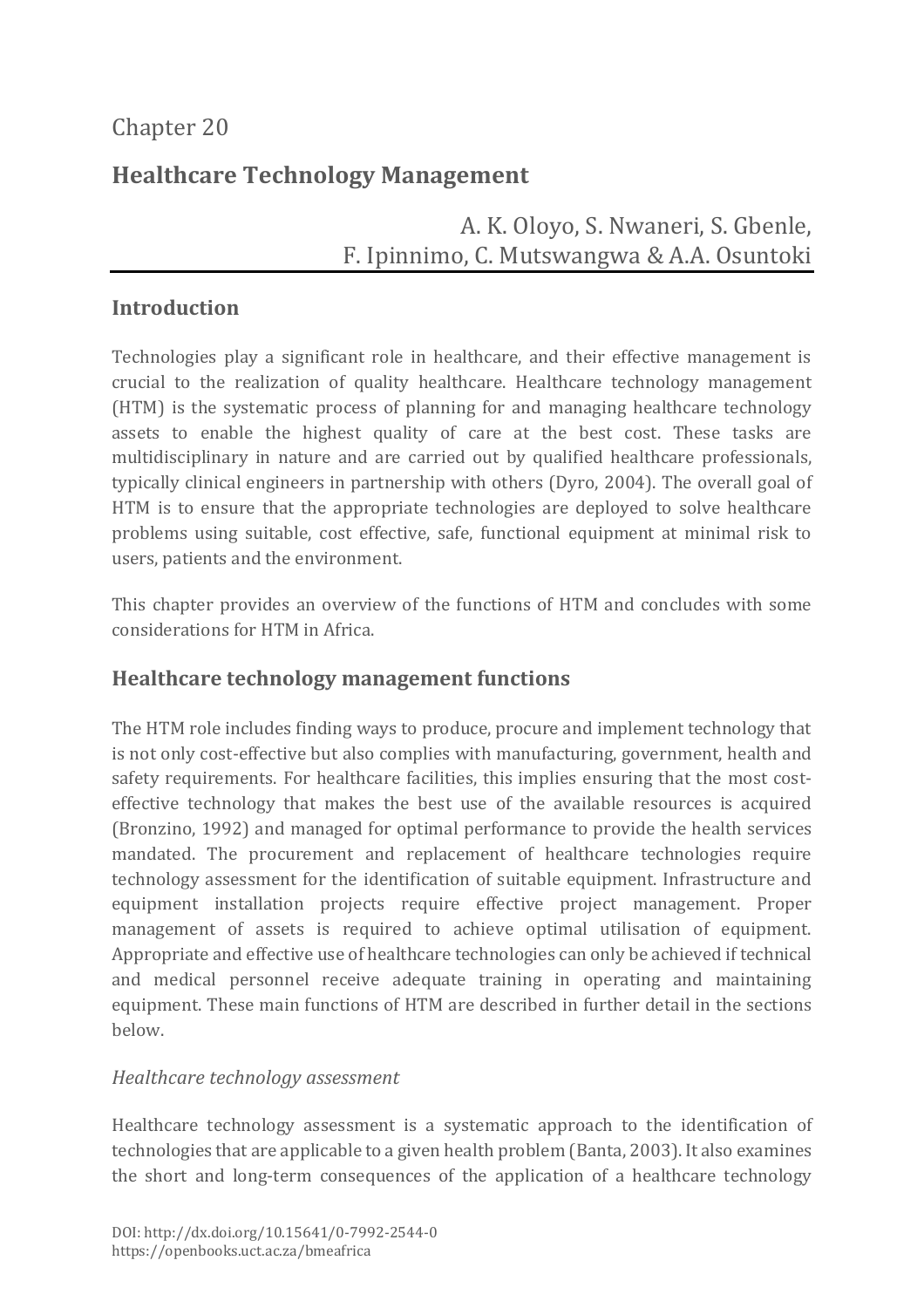(Sullivan et al., 2009). The WHO (2014) describes healthcare technology assessment as systematic evaluation of both the direct, intended consequences and the indirect, unintended consequences of health technologies. Such evaluation informs policies and decision making regarding the use of technology in health care. Healthcare technology assessments are conducted by interdisciplinary groups through the utilization of explicit analytical frameworks that draw from a variety of approaches that include but are not limited to epidemiology and clinical and health economics (Dankó, 2014).

Healthcare technology assessments are carried out for various reasons; for example, ensuring that healthcare technologies conform to regulatory standards for quality, safety and performance, determining if the technologies comply with design and production process requirements (Vincent et al., 2015) and ensuring that they produce the desired health gain and offer value for money (WHO, 2014).

#### *Project management*

Project management is the management of temporary activities within specific duration, cost, quality and risk parameters to achieve desired objectives. Of interest to HTM are infrastructure and technology related projects. Examples include the design and construction of healthcare facilities and the installation of equipment.

The application of project management to healthcare processes and structures is important as it enables healthcare facilities to run more efficiently, the direct result being more affordable and higher quality of care to patients. Research articles have been published on the application of project management techniques in healthcare in African settings. For example, researchers in Nigeria have developed a model for minimizing project time, cost and risk based on specific constraints in an X-ray machine installation project (Nwaneri & Anyaeche, 2014). The purpose was to find the most efficient project schedule that balanced project parameters.

#### *Asset management*

Healthcare technology assets represent significant capital expenditure. The management of these valuable resources towards ensuring that healthcare technology is selected appropriately, used correctly and to maximum capacity, and lasts as long as possible, is a financial imperative (Gaylin et al., 2011) as healthcare technologies are important and integral components of the healthcare service delivery system. Quality healthcare services can only be provided when these technologies are in good working condition to provide a fully functional and operational environment (Erasmus, Poluta & Weeks, 2012). Thus, the effective management of healthcare technology contributes to increased health sector efficiency, and ultimately to improved health outcomes and to a sustainable health service.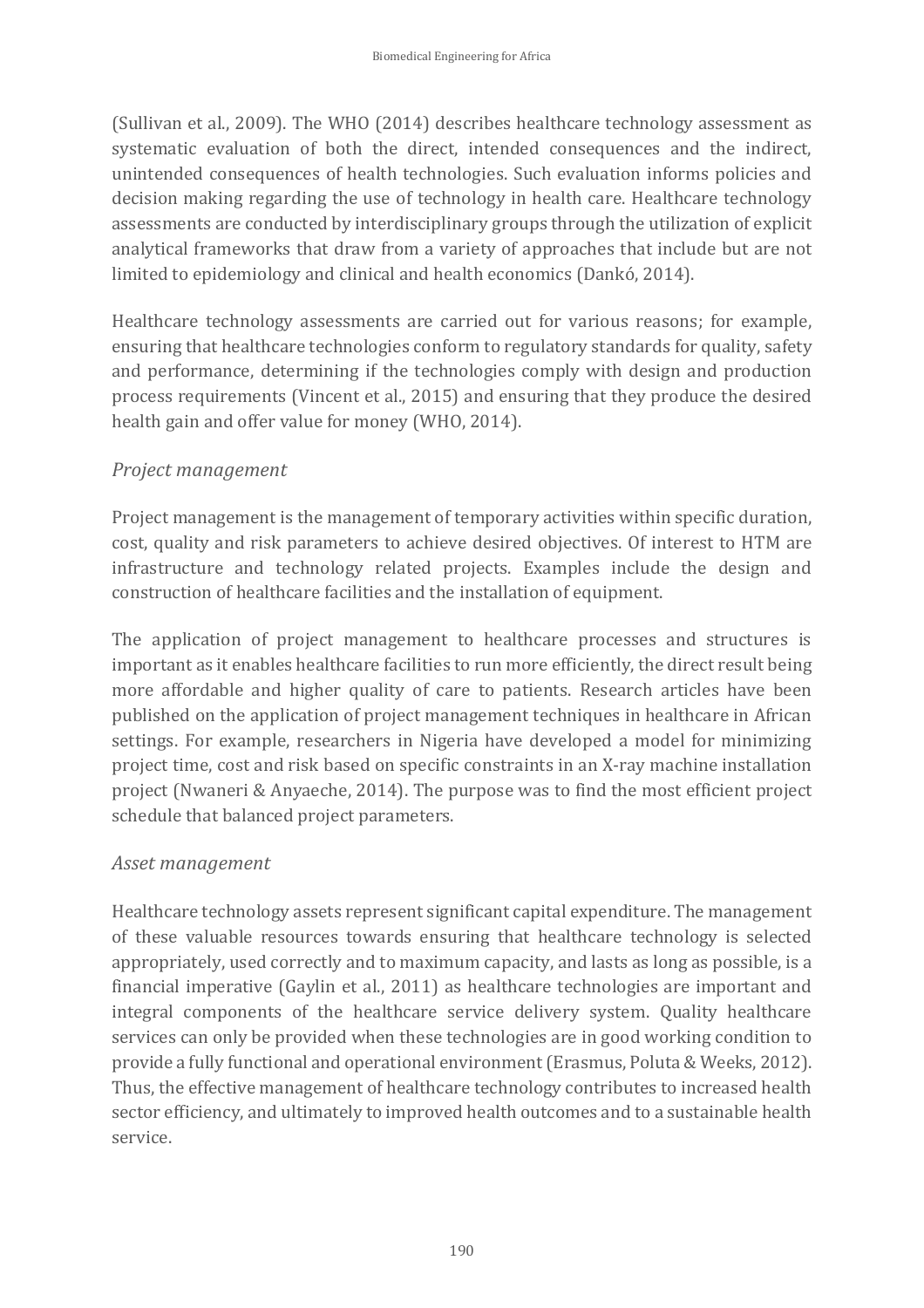Healthcare technology asset management is implemented through a coordinated set of practices and procedures. Monitoring and understanding the lifecycle of healthcare technologies allow management to forecast when to introduce a new service or product to achieve the delivery of effective and transformative healthcare. Effective asset management ensures that healthcare technology equipment is subjected to rigorous safety and performance testing prior to initial clinical use, after repair, as well as routinely according to a schedule. One of the essential instruments used in the management of healthcare technology is an asset register, which provides up-to-date records on the physical location of the device, the actual state of the device, i.e. whether it is functional or not, and the availability of spare parts.

Asset management also includes the responsibility of deciding how best to maintain a healthcare facility's equipment. This can be in the form of in-house maintenance, utilisation of vendor or manufacturer services on a contractual or an as-needed basis, and/or through maintenance insurance (Bronzino, 1992). It is assumed that responsible personnel are equipped with the relevant management skills and technical expertise that allow them to determine the optimal lifespan of health technologies and manage the replacement and upgrading of equipment.

### *Technical education and training*

Effective HTM requires that users of medical equipment are adequately trained in, and informed about potential risks associated with, the use of healthcare technology; thus users should receive periodic operator training in addition to their initial training on newly acquired or unfamiliar equipment; this may be from in-house departments or outsourced service providers (Bronzino, 1992).

### **Healthcare technology management in Africa**

A discrepancy in the coverage of essential health care services is especially evident between developing and developed countries, particularly in the development and management of, and access to, healthcare technology (Erasmus, Poluta & Weeks, 2012). Availability, geographical access, acceptability and affordability are some of the barriers that affect developing and low income countries (Jacobs et al., 2011) and hamper healthcare technology implementation, utilisation and innovation. The poor and marginalized in these countries are even less likely to receive effective healthcare than the better off who have the alternative of engaging in medical tourism (O'Donnell, 2007). This is in stark contrast to sustainable development goal number 3 (SDG3) of good health and well-being for all at all ages (WHO, 2015).

A study on HTM governance by Houngbo et al. (2017) in Benin provides an illustration of such challenges. The authors identified many flaws inherent in Benin's HTM system and specifically cited high prices paid by the government for health technologies. They also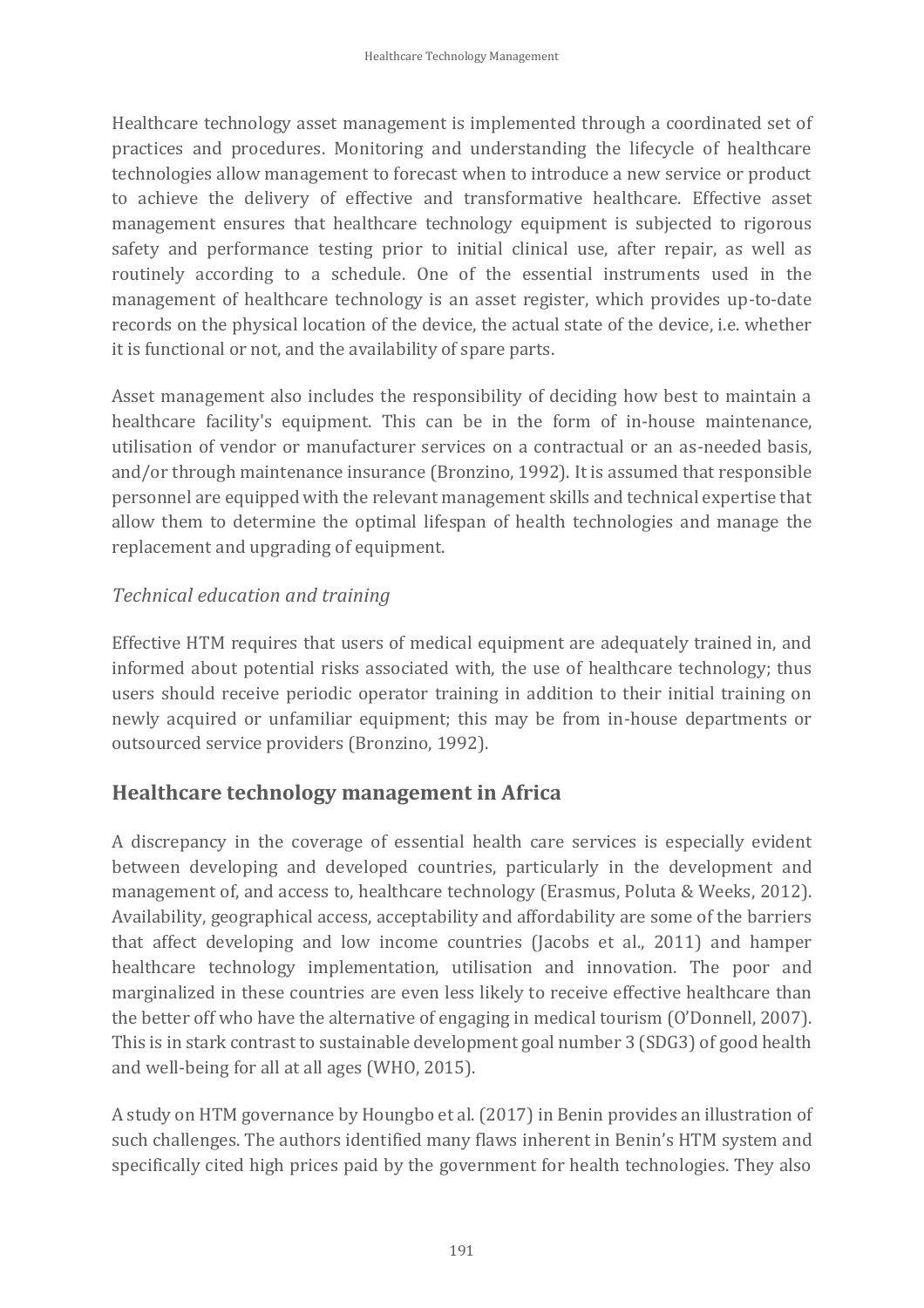identified other challenges such as insufficient staff to manage equipment and monitor supplier prices, unavailability of spare parts, lack of maintenance budgets, and unequal distribution of equipment across health care facilities. The majority of stakeholders interviewed in the study believed the country's HTM system was deficient in all respects. Furthermore, they found that the relevant policy makers were not forthcoming in addressing HTM problems and that a high degree of politicization influenced public sector decision-making.

Such conditions are prevalent in many African countries. The Ouagadougou Declaration signed by 46 ministers of health in Africa has proposed a framework that outlines generic interventions for addressing the health systems challenges faced by the African countries (WHO. AFRO, 2008). For health technologies, the framework proposes the development of formulae for the purpose of determining the requirements and forecasting of essential technologies and infrastructure; and the creation of transparent and accountable procurement systems.

In order to address the healthcare technology challenges of low-and-middle-income countries in Africa, the implementation of this framework requires training of biomedical equipment technicians, clinical engineers and biomedical engineers; these professionals play complementary roles in supporting effective healthcare delivery (Mohedas et al., 2015). Clinical engineers play a critical role in HTM implementation and in advancing patient care, through the application of engineering and management skills to healthcare technology (ACCE, 1992; Hossain et al., 2015) their functions include design and development of medical devices, maintenance, project management, education, safety, development of healthcare systems, and asset management (Bronzino, 2014). Biomedical equipment technicians "support, service and repair medical equipment including installation, calibration, inspection, preventative maintenance and repair of general biomedical and related technical equipment" (Mohedas et al., 2015:34).

While clinical engineers, biomedical engineering technicians and biomedical engineers may follow distinct training and career pathways, biomedical engineering degree programmes in African countries often have been introduced with the purpose of producing graduates able to satisfy the HTM needs of national health facilities, by training biomedical engineering technicians and clinical engineers. A recent survey of undergraduate engineering students in Ghana revealed that most of the students anticipated a career path related to HTM, particularly in the maintenance, procurement or sale of hospital equipment (Mohedas et al., 2015).

It is imperative for African countries to develop workable strategies to manage health technologies. A critical requirement is the presence in African hospitals of well-trained HTM personnel, who are able to assess technology needs, respond appropriately by procuring suitable technologies, and manage their implementation, utilisation and maintenance, for delivery of health services to suit population needs.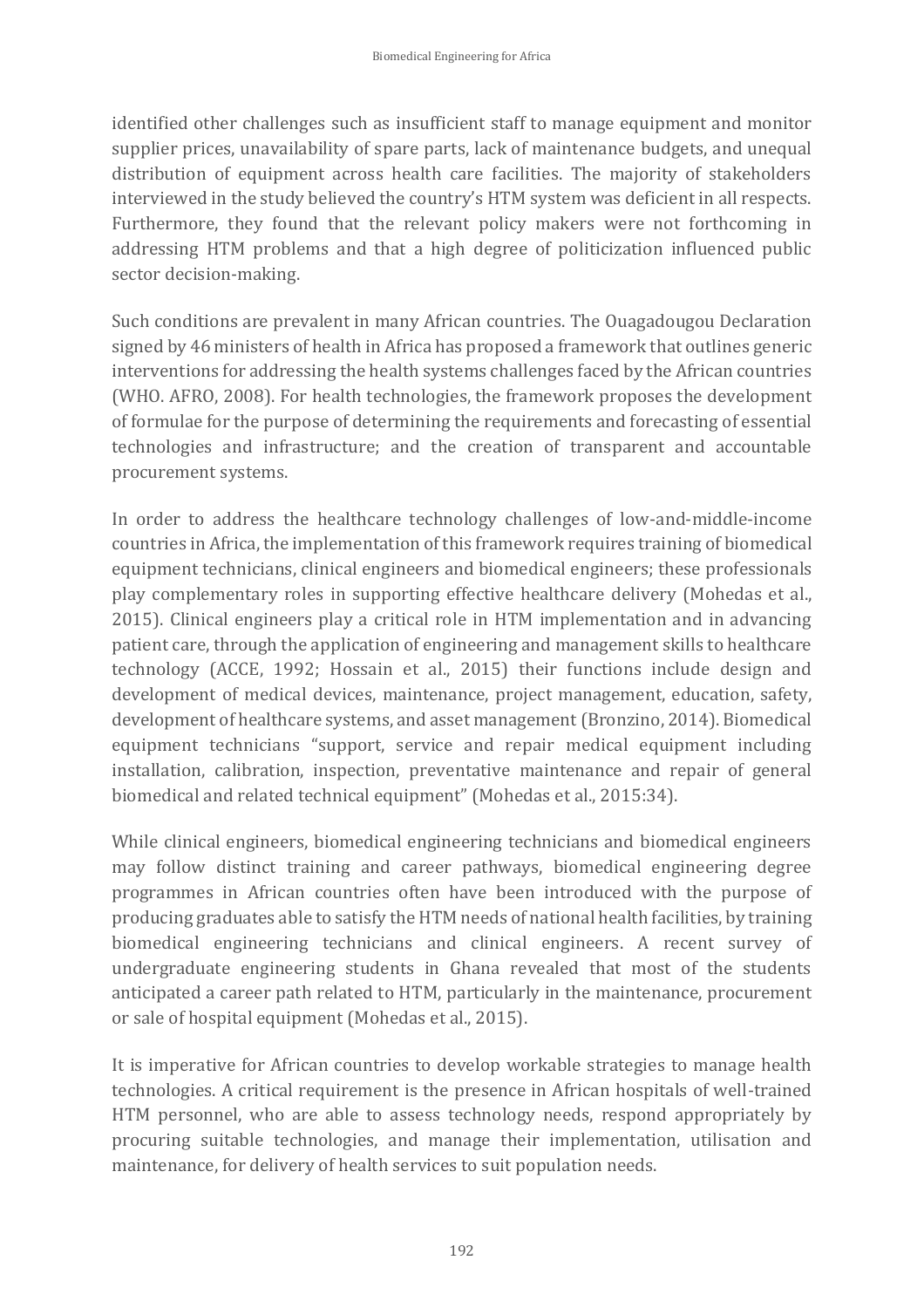## **References**

- ACCE. 1992. *ACCE definition*. Available:
	- https://accenet.org/about/Pages/ClinicalEngineer.aspx [2019, May 14].
- Banta, D. 2003. The development of health technology assessment. *Health Policy.* 63(2):121– 132.
- Bronzino, J.D. 1992. Clinical engineering: evolution of a discipline. In *Clinical engineering.* Y. David, W.W. von Maltzahn, M. R. Neuman, J. D. Bronzino, Eds. Boca Raton, FL.: CRC Press. 20– 28.
- Bronzino, J.D. 2014. *Management of medical technology: a primer for clinical engineers*. Stoneham MA: Butterworth-Heinemann.
- Dankó, D. 2014. Health technology assessment in middle-income countries: recommendations for a balanced assessment system. *Journal of Market Access & Health Policy.* 2(1):3181.
- Dyro, J.F. 2004. Introduction to medical devices: utilization and service. *Clinical engineering handbook*. J.F. Dyro, Ed. Burlington, NJ.: Elsevier Academic Press. 371–372.
- Erasmus, L., Poluta, M. & Weeks, R. 2012. Integrated assessment and management of healthcare infrastructure and technology. *Innovate.* 7:22–30.
- Gaylin, D.S., Moiduddin, A., Mohamoud, S., Lundeen, K. & Kelly, J. A. 2011. Public attitudes about health information technology, and its relationship to healthcare quality, costs, and privacy. *Health Services Research.* 46(3):920–938.
- Hossain, M.A., Sharun, S., Rashid, M., Islam, M. & Ahmad, M. 2015. Necessity of clinical engineers to improve present health technology management in developing countries. *Modern Applied Science.* 9(12):220.
- Houngbo, P., Coleman, H., Zweekhorst, M., De Cock Buning, T., Medenou, D. & Bunders, J. 2017. A model for good governance of healthcare technology management in the public sector: learning from evidence-informed policy development and implementation in Benin. *PloS ONE.* 12(1): e0168842.
- Jacobs, B., Bigdeli, M., Annear, P. L. & Van Damme, W. 2011. Addressing access barriers to health services: an analytical framework for selecting appropriate interventions in low-income Asian countries. *Health Policy And Planning.* 27(4):288–300.
- Mohedas, I., Kaufmann, E.E., Daly, S.R. & Sienko, K.H. 2015. Ghanaian undergraduate biomedical engineering students' perceptions of their discipline and career opportunities. *Global Journal of Engineering Education.* 17(1):34–41.
- Nwaneri, S. & Anyaeche, C.O. 2014. An investigation of time-cost-risk trade-off in the installation of x-ray machine using response surface methodology. *Nigerian Journal of Technology.* 33(4):482–489. DOI: 10.4314/njt.v33i4.8.
- O'Donnell, O. 2007. Access to health care in developing countries: breaking down demand side barriers. *Cadernos de Saúde Pública.* 23:2820–2834.
- Sullivan, S.D., Watkins, J., Sweet, B. & Ramsey, S.D. 2009. Health technology assessment in health‐care decisions in the United States. *Value in Health.* 12(s2): S39–44. DOI: 10.1111/j.1524-4733.2009.00557.x.
- Vincent, C.J., Niezen, G., O'Kane, A.A. & Stawarz, K. 2015. Can standards and regulations keep up with health technology? *JMIR mHealth and uHealth.* 3(2):e64. DOI:10.2196/mhealth.3918.
- WHO. 2014. *Health intervention and technology assessment in support of universal health coverage.* Available: https://apps.who.int/iris/handle/10665/162870 [2019, May 14].